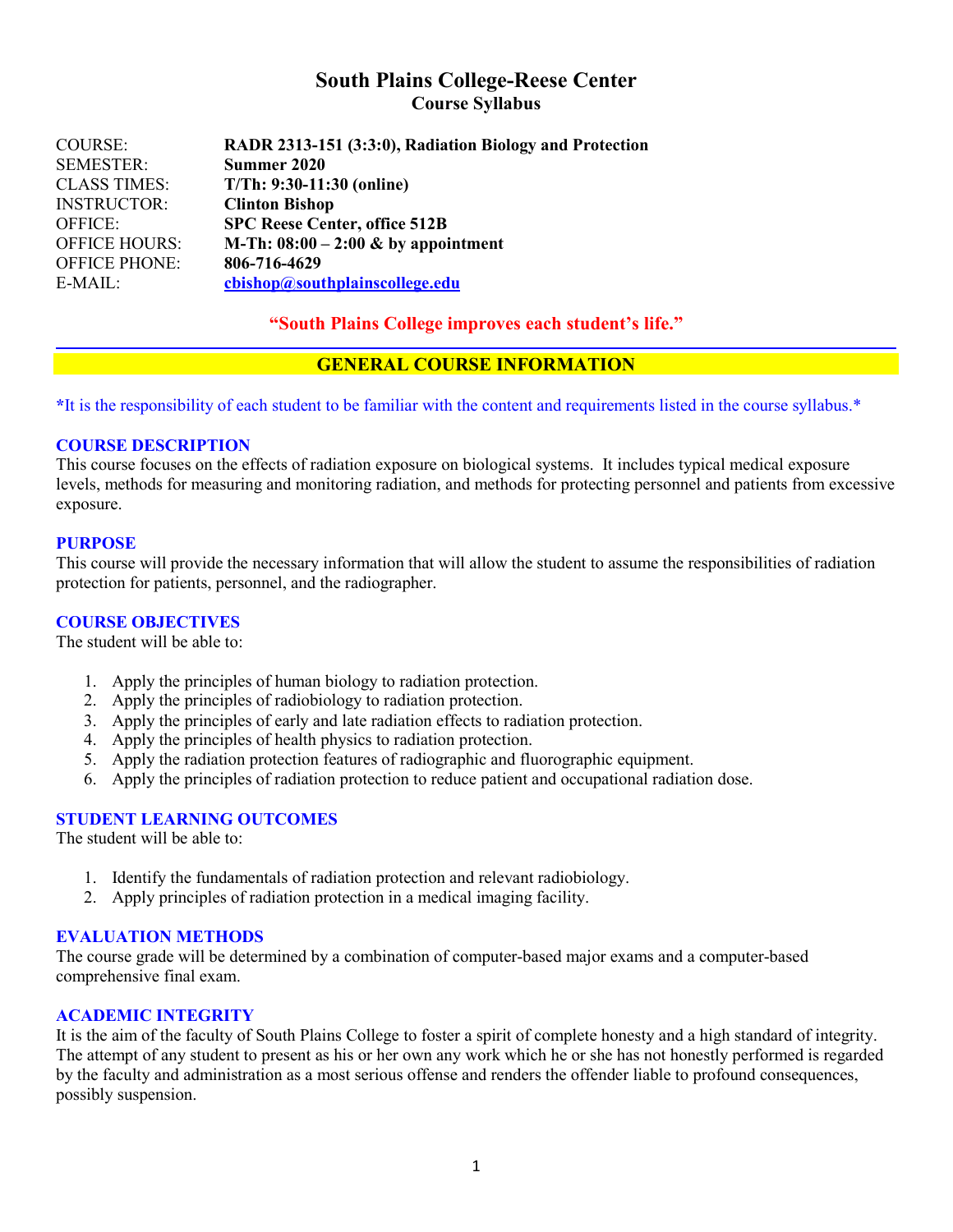**Cheating** - Dishonesty of any kind on examinations or on written assignments, illegal possession of examinations, the use of unauthorized notes during an examination, obtaining information during an examination from the textbook or from the examination paper of another student, assisting others to cheat, alteration of grade records, illegal entry or unauthorized presence in the office are examples of cheating. Complete honesty is required of the student in the presentation of all phases of coursework. This applies to exams/quizzes of whatever length, as well as final examinations, to daily reports and to term papers. All exams are monitored using Proctorio.

**Plagiarism** - Offering the work of another as one's own, without proper acknowledgment, is plagiarism; therefore, any student who fails to give credit for quotations or essentially identical expression of material taken from books, encyclopedias, magazines and other reference works, or from themes, reports or other writings of a fellow student, is guilty of plagiarism.

If found cheating or plagiarizing, the student's future in this program will be based on the decisions from the Allied Health Departmental Director's Committee.

### **BLACKBOARD**

Blackboard is an e-Education platform designed to enable educational innovations everywhere by connecting people and technology. This educational tool will be used in this course throughout the semester. **The student should only access his or her own Blackboard account. Granting permission to another or accessing another student's Blackboard account is prohibited and against the Academic Integrity code.**

#### **SOCIAL MEDIA**

**Facebook: <https://www.facebook.com/spcradtechprogram> Instagram:<https://www.instagram.com/spcradtech/>**

### **SCANS and FOUNDATION SKILLS**

Scans and foundation skills are identified for specific course objectives. A complete list explaining these skills is attached to the back of the syllabus for your information.

### **SPECIFIC COURSE INFORMATION**

#### **TEXT AND MATERIALS**

Bushong, Stewart C. Radiologic Science for Technologists. 11<sup>th</sup> Edition. 2017. Elsevier/Mosby.

### **ATTENDANCE POLICY (read carefully)**

**SPC** - Students must attend all classes to be successful in a course. The student may be administratively withdrawn from the course when absences become excessive as defined in the course syllabus.

When an unavoidable reason for class absence arises, such as illness, an official trip authorized by the college or an official activity, the instructor may permit the student to make up work missed. It is the student's responsibility to complete work missed within a reasonable period as determined by the instructor. Students are officially enrolled in all courses for which they pay tuition and fees at the time of registration. Should a student, for any reason, delay in reporting to a class after official enrollment, absences will be attributed to the student from the first class meeting.

The Office of Admissions and Records will administratively drop students, who enroll in a course but have "Never Attended" by the official census date, as reported by the faculty member. A student who does not meet the attendance requirements of a class as stated in the course syllabus and does not officially withdraw from that course by the official census date of the semester, may be administratively withdrawn from that course and receive a grade of "X" or "F" as determined by the instructor. Instructors are responsible for clearly stating their administrative drop policy in the course syllabus, and it is the student's responsibility to be aware of that policy.

It is the student's responsibility to verify administrative drops for excessive absences through MySPC using his or her student online account. If it is determined that a student is awarded financial aid for a class or classes in which the student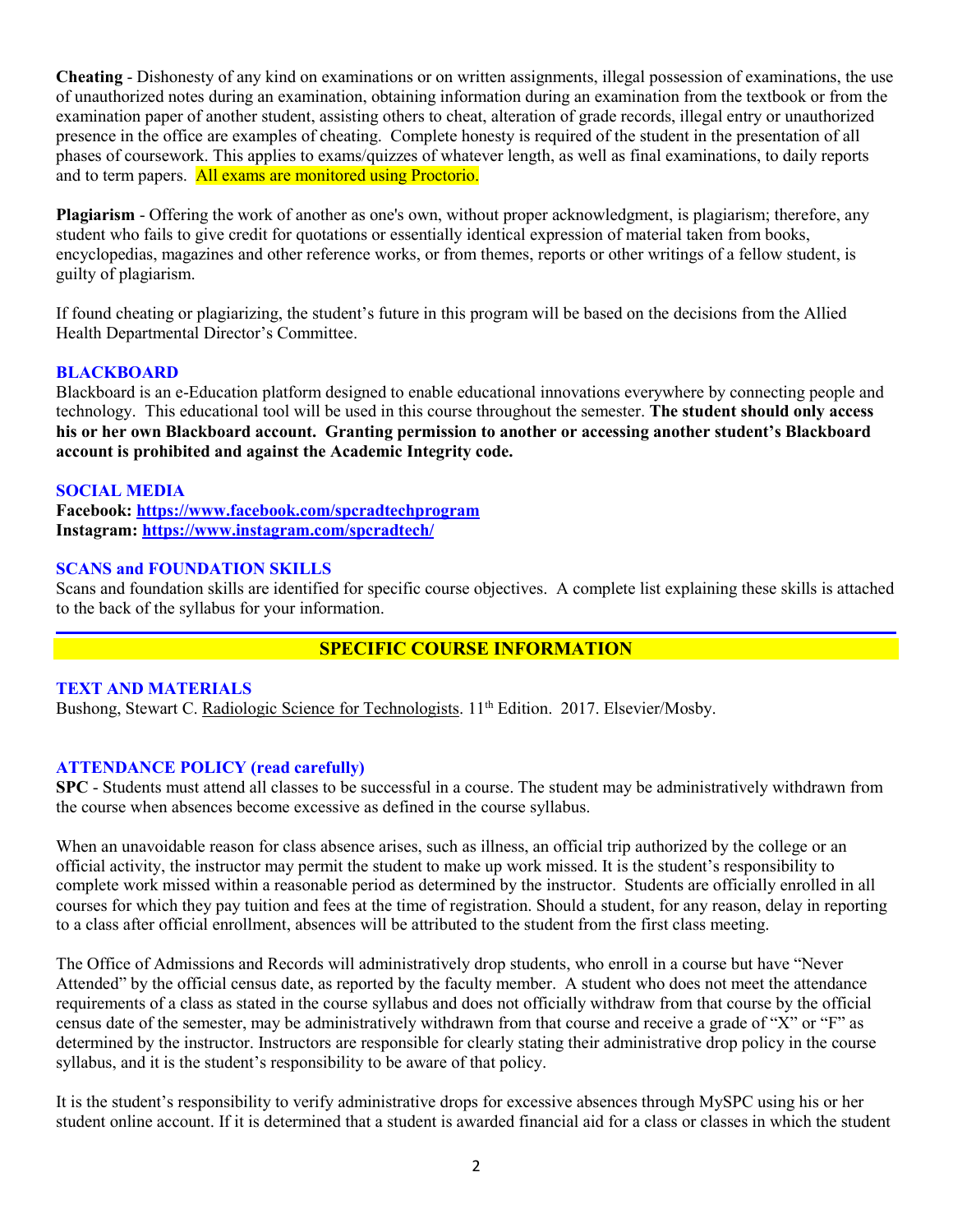never attended or participated, the financial aid award will be adjusted in accordance with the classes in which the student did attend/participate and the student will owe any balance resulting from the adjustment.

**SPC Radiologic Technology** - Class attendance is mandatory. Students with three (3) absences will be counseled. Students are allowed five (5) absences during the summer semester. After the fifth (5) absence, the student will be dropped from the program, regardless of the student's grade. Policies regarding absences coincide with those established for South Plains College as outlined in the SPC General Catalog.

### **An absence is an absence. The Radiologic Technology faculty do not distinguish between an excused and an unexcused absence.**

It is extremely important to arrive for class **on time. Tardiness** disrupts the instructor and the other students. Students who chronically arrive late will be counseled. The student should be prepared for class at the scheduled class start time. **3 tardy will equal 1 absence.**

**Students with perfect attendance and two or less tardy will be awarded 2 points to their final grade at the end of the semester.**

### **INSTRUCTIONAL METHODS**

The student will receive course information through a series of lectures, PowerPoint presentations, lab assignments, and textbook assignments.

### **CLASSROOM PARTICIPATION**

Attending class regularly will provide the student opportunity to supplement their reading assignments and acquire a better understanding of the course material. Class time missed will result in information gaps and will increase course difficulty. It is the student's responsibility to attend class which will enable him or her to take notes, ask questions, and participate in class discussions. Information handouts may be given in certain instances, but the student should not rely on them. The student is encouraged to take adequate notes during class. Recording class is permitted.

### **COMPUTER USAGE**

As computer technology in the field of health occupations continues to become more popular, computers will be used in this course for several assignments. All students have access to computers and printers on the South Plains College campus. Students will be expected to utilize computers to access assignments and classroom resources. All registered students are supplied with a working email account from South Plains College. In order to take exams, students must have their user name and password.

### **ALL STUDENTS ARE EXPECTED TO KNOW THEIR SPC STUDENT USER NAME AND PASSWORD.**

### **COMPUTER LAB USAGE**

The computer lab(s) on any campus may be used by students during scheduled open hours or as assigned by an instructor. Printer paper will not be provided for students to print materials, but students may seek assistance from faculty or staff to request lab paper from the college if needed. Lack of computer lab paper is not an excuse for not having homework assignments, skills lab sheets, or any other required documents. Students should come prepared for class.

#### **ASSIGNMENT POLICY**

The student is responsible for being prepared for class, which means reading the assigned chapters and/or pages from the textbook prior to class. The textbook is a mandatory requirement. **The student must bring the textbook/e-book to every class.** In some instances, information from the reading assignments not covered during class may be included on an exam.

#### **REVIEW**

If a student needs assistance with reviewing any of the information giving during class or lab, the student is encouraged to make an appointment with the instructor.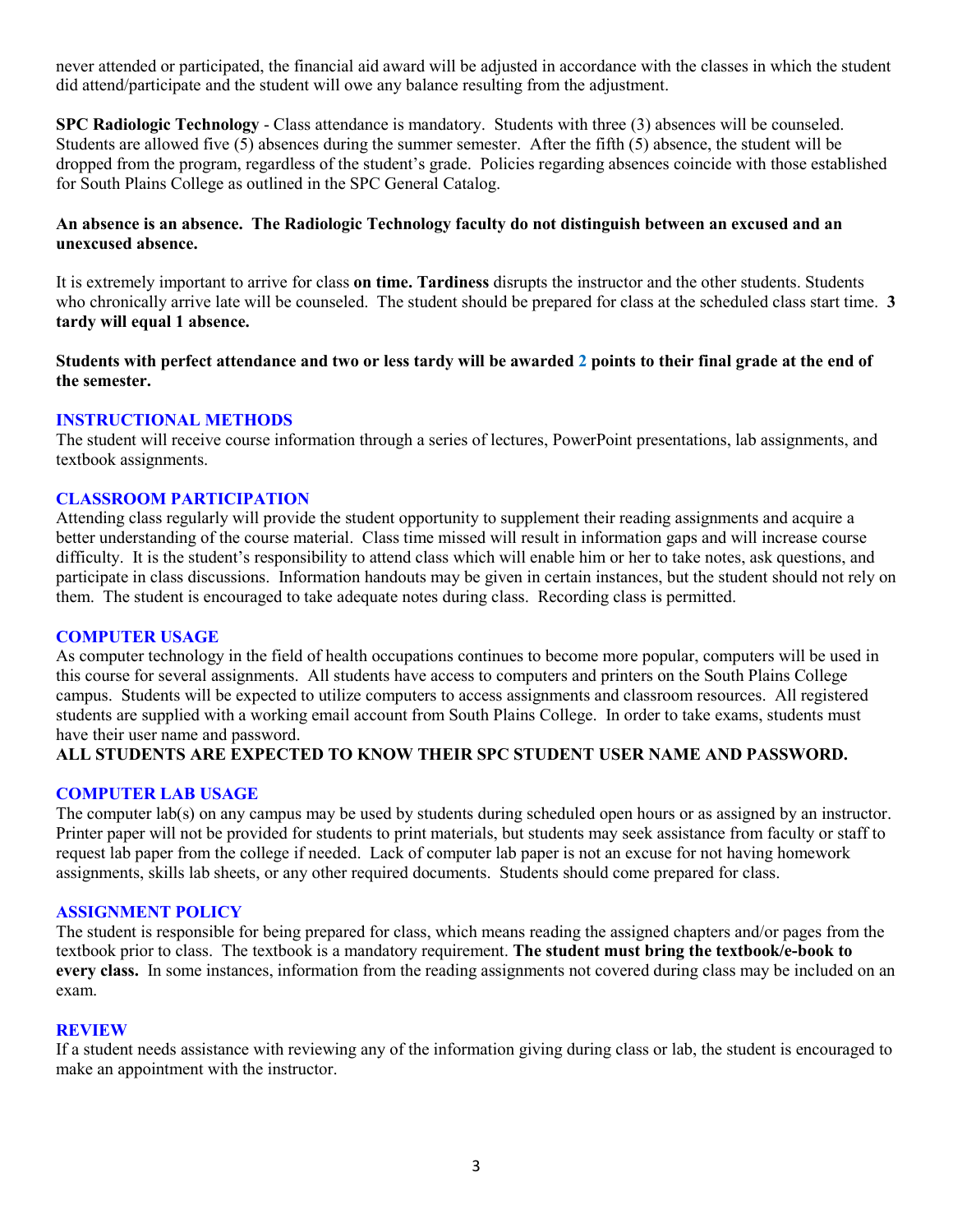### **CONFERENCES**

If at any time a student is not satisfied with their overall performance, he/she is encouraged to schedule an appointment with the instructor. If necessary, a plan can be developed to help the student improve in their areas of weakness.

### **GRADING RUBRIC**

Grades in this course will be determined using the following criteria:

| <b>Assessment Tool</b>    | <b>Assessment Criteria</b>                               | Percentage<br><b>Score</b> | Grade         |
|---------------------------|----------------------------------------------------------|----------------------------|---------------|
| <b>MAJOR EXAMS</b><br>60% | Exceptional unit content knowledge $\&$<br>understanding | $90 - 100$                 | A             |
|                           | Good unit content knowledge &<br>understanding           | $80 - 89$                  | B             |
|                           | Average unit content knowledge &<br>understanding        | $75 - 79$                  | $\mathcal{C}$ |
|                           | Unacceptable unit content knowledge &<br>understanding   | $0 - 74$                   | F             |
| <b>FINAL EXAM</b><br>40%  | Exceptional course content knowledge &<br>understanding  | $90 - 100$                 | $\mathsf{A}$  |
|                           | Good course content knowledge &<br>understanding         | $80 - 89$                  | B             |
|                           | Average course content knowledge &<br>✓<br>understanding | $75 - 79$                  | $\mathcal{C}$ |
|                           | Unacceptable unit content knowledge &<br>understanding   | $0 - 74$                   | F             |

**Course Grade:** A 90 – 100 B  $80 - 89$ C  $75 - 79$ F  $0 - 74$ 

**A grade average of C (75) must be maintained in all RADR classes.** Failure to do so will result in the student being dropped from the Program.

### **Major Exams – 60%**

Major exams will be given throughout the semester following each unit or units presented. Exams will be completed electronically in the computer lab.

The following guidelines will be followed regarding **Major Exams**:

- 1. The student will complete the exam at the scheduled time. **Make-up exams will be at the instructor's discretion.**
- 2. The student must complete the exam within the allotted class time of **75 minutes**.
- 3. If a test must be missed, the weight of the final exam will be increased.
- 4. A student arriving late for an exam will not be allowed to take the exam if **any** student has completed the exam and left the room. This will also count as a tardy.
- 5. No cell phones, smartwatches, calculators, or other electronic assistance devices are allowed during exams.
- 6. All major exams during this online format classroom will be taken using Proctorio. Proctorio utilizes the student's computer camera, microphone, IP address, mouse, keyboard, & location services to monitor the exam. It the responsibility of the student to have access to a computer with a camera & microphone.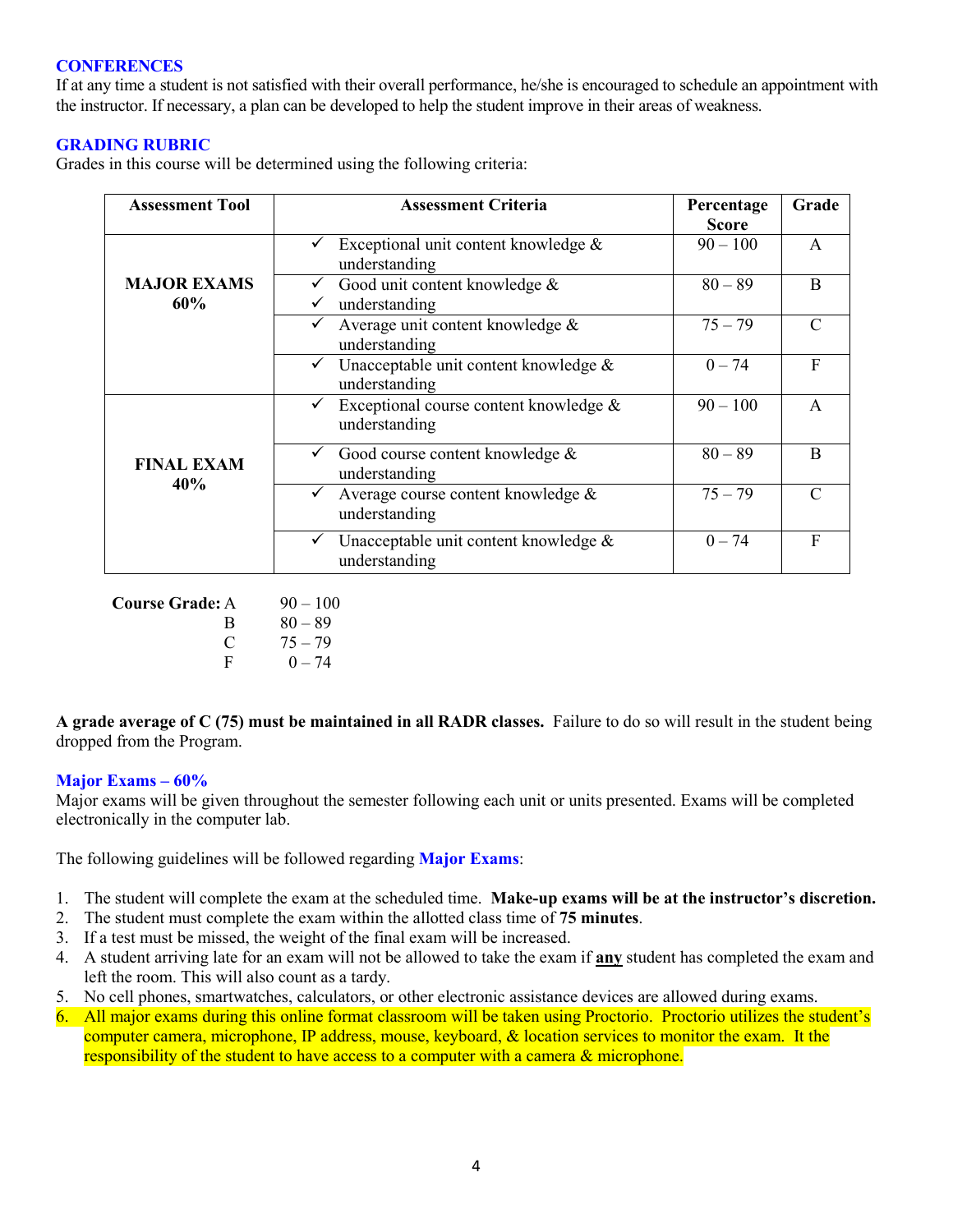### **Final Exam – 40%**

A comprehensive final exam will be given at the end of the semester. Two hours will be allotted for the final exam which will be completed electronically in the computer lab.

The following guidelines will be followed regarding the **Final Exam**:

- 1. The final exam will be comprehensive.
- 2. The final exam must be completed within the allotted time, **2 hours**.
- 3. A student arriving late for an exam will not be allowed to take the final exam if **any** student has completed the exam and left the room.
- 4. No cell phones, smartwatches, calculators, or other electronic assistance devices are allowed during final exam.
- 5. If a student is unable to take the final exam at the assigned time for any reason, the student may be given an incomplete for the course.
- 6. The final exam during this online format classroom will be taken using Proctorio. Proctorio utilizes the student's computer camera, microphone, IP address, mouse, keyboard, & location services to monitor the exam. It the responsibility of the student to have access to a computer with a camera & microphone.

### **COMMUNICATION POLICY**

Electronic communication between instructor and students in this course will utilize the South Plains College "My SPC" email system and Remind ®. Instructor will not initiate communication using private email accounts. Students are encouraged to check SPC email on a regular basis.

#### **STUDENT CONDUCT**

Students in this class are expected to abide by the standards of student conduct as defined in the SPC Student Guide and the Radiologic Technology Program Student Handbook.

Rules and regulations relating to the students at South Plains College are made with the view of protecting the best interests of the individual, the general welfare of the entire student body and the educational objectives of the college. As in any segment of society, a college community must be guided by standards that are stringent enough to prevent disorder, yet moderate enough to provide an atmosphere conducive to intellectual and personal development.

A high standard of conduct is expected of all students. When a student enrolls at South Plains College, it is assumed that the student accepts the obligations of performance and behavior imposed by the college relevant to its lawful missions, processes and functions. Obedience to the law, respect for properly constituted authority, personal honor, integrity and common sense guide the actions of each member of the college community both in and out of the classroom.

Students are subject to federal, state and local laws, as well as South Plains College rules and regulations. A student is not entitled to greater immunities or privileges before the law than those enjoyed by other citizens. Students are subject to such reasonable disciplinary action as the administration of the college may consider appropriate, including suspension and expulsion in appropriate cases for breach of federal, state or local laws, or college rules and regulations. This principle extends to conduct off-campus which is likely to have adverse effects on the college or on the educational process which identifies the offender as an unfit associate for fellow students.

Any student who fails to perform according to expected standards may be asked to withdraw.

Rules and regulations regarding student conduct appear in the current Student Guide.

### **CELL PHONES**

Cell phones are to be turned OFF (not vibrate) during scheduled class, lab, or test periods, unless prior approval has been given from the instructor. **This includes text messaging.** Cell phones are to be used outside of the classroom during class hours.

Students will be dismissed from class, lab, or test and sent home if a phone continuously rings/vibrates or if the student is discovered texting. The student will receive an absence for the class.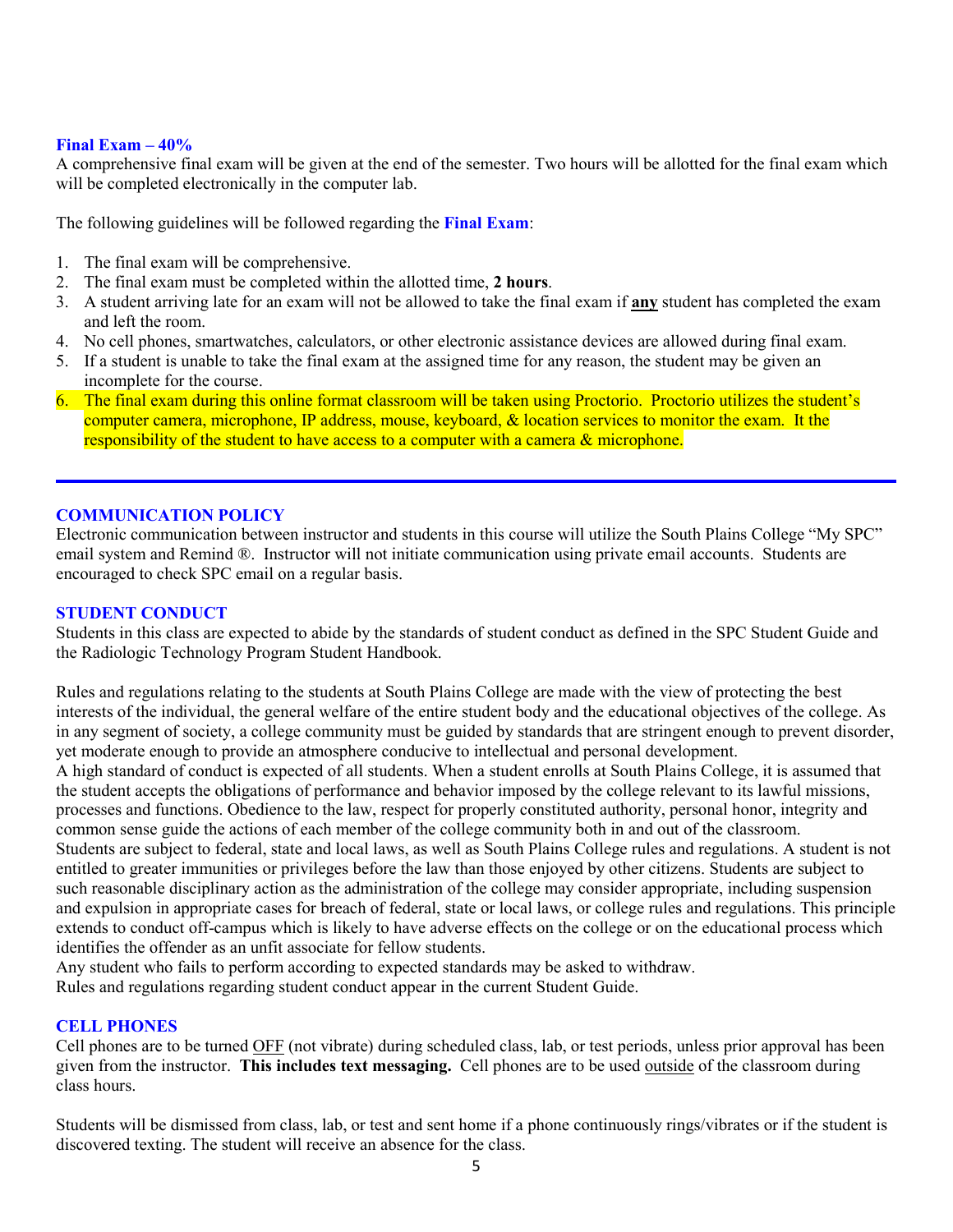### **CAMPUS CARRY**

Campus Concealed Carry - Texas Senate Bill - 11 (Government Code 411.2031, et al.) authorizes the carrying of a concealed handgun in South Plains College buildings only by persons who have been issued and are in possession of a Texas License to Carry a Handgun. Qualified law enforcement officers or those who are otherwise authorized to carry a concealed handgun in the State of Texas are also permitted to do so. Pursuant to Penal Code (PC) 46.035 and South Plains College policy, license holders may not carry a concealed handgun in restricted locations. For a list of locations, please refer to the SPC policy at: [\(http://www.southplainscollege.edu/human\\_resources/policy\\_procedure/hhc.php\)](http://www.southplainscollege.edu/human_resources/policy_procedure/hhc.php) Pursuant to PC 46.035, the open carrying of handguns is prohibited on all South Plains College campuses. Report violations to the College Police Department at 806-716-2396 or 9-1-1.

### **ACCOMMODATIONS**

#### **DISABILITIES STATEMENT**

Students with disabilities, including but not limited to physical, psychiatric, or learning disabilities, who wish to request accommodations in this class should notify the Disability Services Office early in the semester so that the appropriate arrangements may be made. In accordance with federal law, a student requesting accommodations must provide acceptable documentation of his/her disability to the Disability Services Office. For more information, call or visit the Disability Services Office at Levelland (Student Health & Wellness Office) 806-716-2577, Reese Center (Building 8) 806-716-4675, or Plainview Center (Main Office) 806-716-4302 or 806-296-9611.

#### **DIVERSITY STATEMENT**

In this class, the teacher will establish and support an environment that values and nurtures individual and group difference and encourages engagement and interaction. Understanding and respecting multiple experiences and perspectives will serve to challenge and stimulate all of us to learn about others, about the larger world and about ourselves. By promoting diversity and intellectual exchange, we will not only mirror society as it is, but also model society as it should and can be.

#### **NON-DISCRIMINATION STATEMENT**

South Plains College does not discriminate on the basis of race, color, national origin, sex, disability or age in its programs and activities. The following person has been designated to handle inquiries regarding the non-discrimination policies: Vice President for Student Affairs, South Plains College, 1401 College Avenue, Box 5, Levelland, TX 79336. Phone number 806-716-2360.

#### **PREGNANCY ACCOMMODATIONS STATEMENT**

If you are pregnant, or have given birth within six months, Under Title IX you have a right to reasonable accommodations to help continue your education. To [activate](http://www.southplainscollege.edu/employees/manualshandbooks/facultyhandbook/sec4.php) accommodations you must submit a Title IX pregnancy accommodations request, along with specific medical documentation, to the Director of Health and Wellness. Once approved, notification will be sent to the student and instructors. It is the student's responsibility to work with the instructor to arrange accommodations. Contact the Director of Health and Wellness at 806-716-2362 or [email](http://www.southplainscollege.edu/employees/manualshandbooks/facultyhandbook/sec4.php) [cgilster@southplainscollege.edu](mailto:cgilster@southplainscollege.edu) for assistance.

### **COURSE OUTLINE**

### **Units of Measure and Radiation/Matter Interactions**

The student will be able to:

- 1. Identify and define the units of measure used in radiologic technology and radiobiology.
- 2. Identify, describe and differentiate between the electromagnetic and particulate radiations applicable to radiobiology.
- 3. Identify, describe and differentiate between the four factors affecting the interactions between matter and radiation.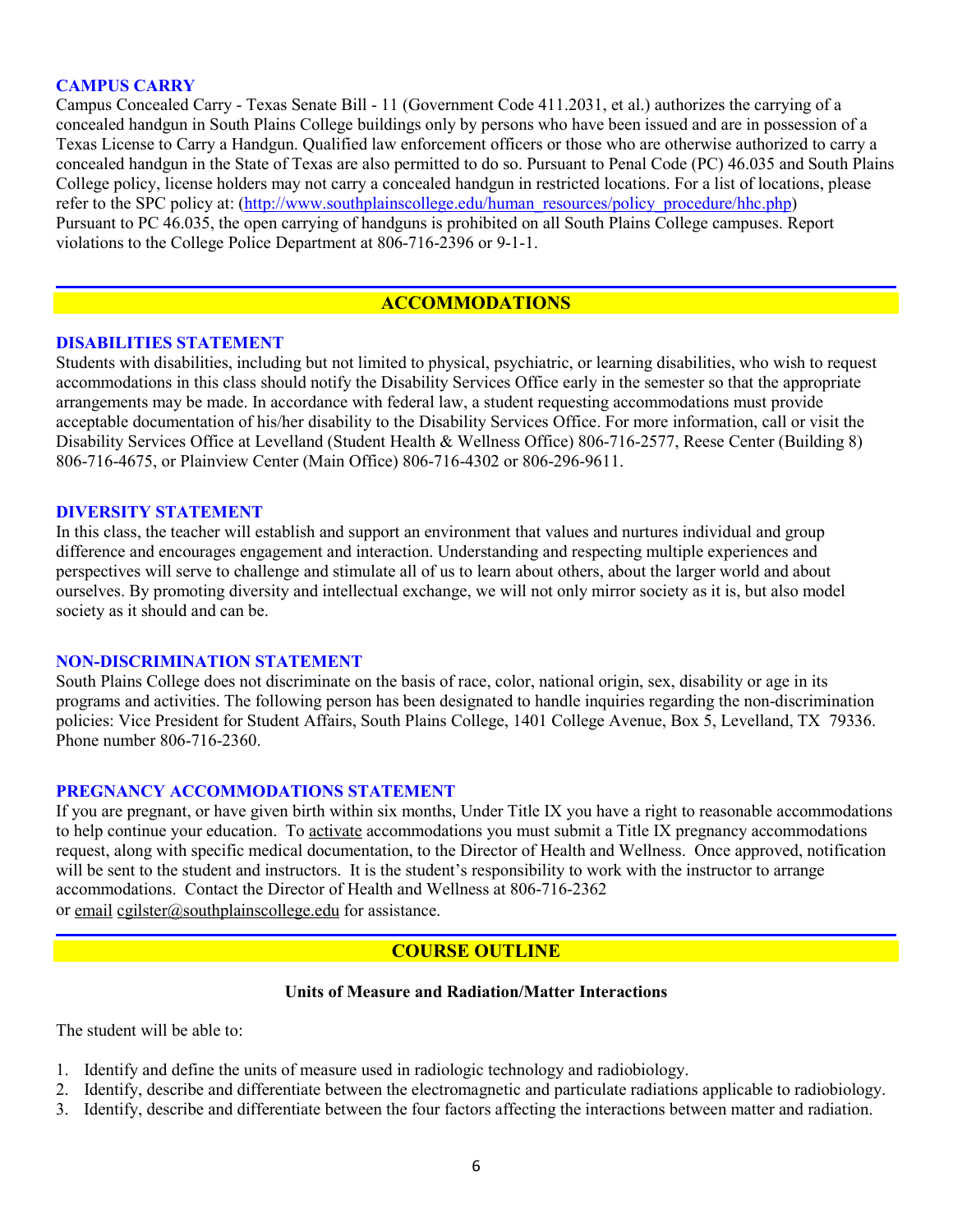- 4. Identify, describe and differentiate between the interactions between electromagnetic radiation and tissue applicable to radiobiology.
- 5. Identify, describe and differentiate between the interactions between particulate radiation and tissue applicable to radiobiology.

### **Fundamental Principles of Radiobiology**

The student will be able to:

- 1. Explain ALARA.
- 2. Identify the sources of radiation that contribute to the total average effective dose for the U.S.A. i9nhabitants.
- 3. Define *radiobiology* and explain its relevance to radiation protection. (F12)
- 4. Identify the importance of the *Law of Bergonie and Tribondeau* in radiobiology. (F10;C5)
- 5. Explain the important parts of the *Law of Bergonie and Tribondeau*. (C7)
- 6. Differentiate between *radioresistant* and *radiosensitive*.
- 7. Identify and rank the radiosensitivity of various human cell types, tissues and organs.
- 8. Identify the factors that affect a tissue's radiosensitivity.
- 9. Explain how *linear energy transfer (LET)* affects the amount of biological damage produced in living matter by ionizing radiation. (F10:C15)
- 10. Identify the relative LET values for the major ionizing radiations.
- 11. Describe the interrelationship between LET and *relative biological effectiveness (RBE)*. (F12)
- 12. Calculate RBE values. (F3)
- 13. Differentiate between radiation dose *fractionation* and *protraction*. (F10)
- 14. Identify the biologic factors affecting radiosensitivity. (C5)
- 15. Define the term: *radiation dose-response rel*ationship.
- 16. Explain the applications of radiation dose-response relationships in radiology. (F12;C15)
- 17. Differentiate between *linear* and *nonlinear* radiation dose-response relationships. (F10)
- 18. Differentiate between *threshold* and *non-threshold* radiation dose-response relationships. (F10)

### **Molecular and Cellular Radiobiology**

The student will be able to:

- 1. Identify the principal effects of *in vitro* irradiation of macromolecules.
- 2. Identify the radiation effects on DNA.
- 3. Identify the chemical reactions involved in the *radiolysis* of water.
- 4. Explain the significance of radiolysis of water to radiation biology. (F12)
- 5. Explain the difference between *direct* and *indirect* effects of ionizing radiation. (F10,12:C15)
- 6. Explain the *target theory*. (F10;C15)
- 7. Discuss the kinetics of *human cell survival* after irradiation.
- 8. Identify the characteristics of the *Single-Target, Single-Hit Model* of cell survival.
- 9. Identify the characteristics of the *Multi-Target, Single-Hit Model* of cell survival.
- 10. Identify the effects of cell cycle, LET, RBE and OER on the radiation response of the human cell.

### **Early Effects of Radiation**

The student will be able to:

1. Identify the principal *early effects* of radiation exposure on humans, and the approximate minimum radiation dose necessary to produce them.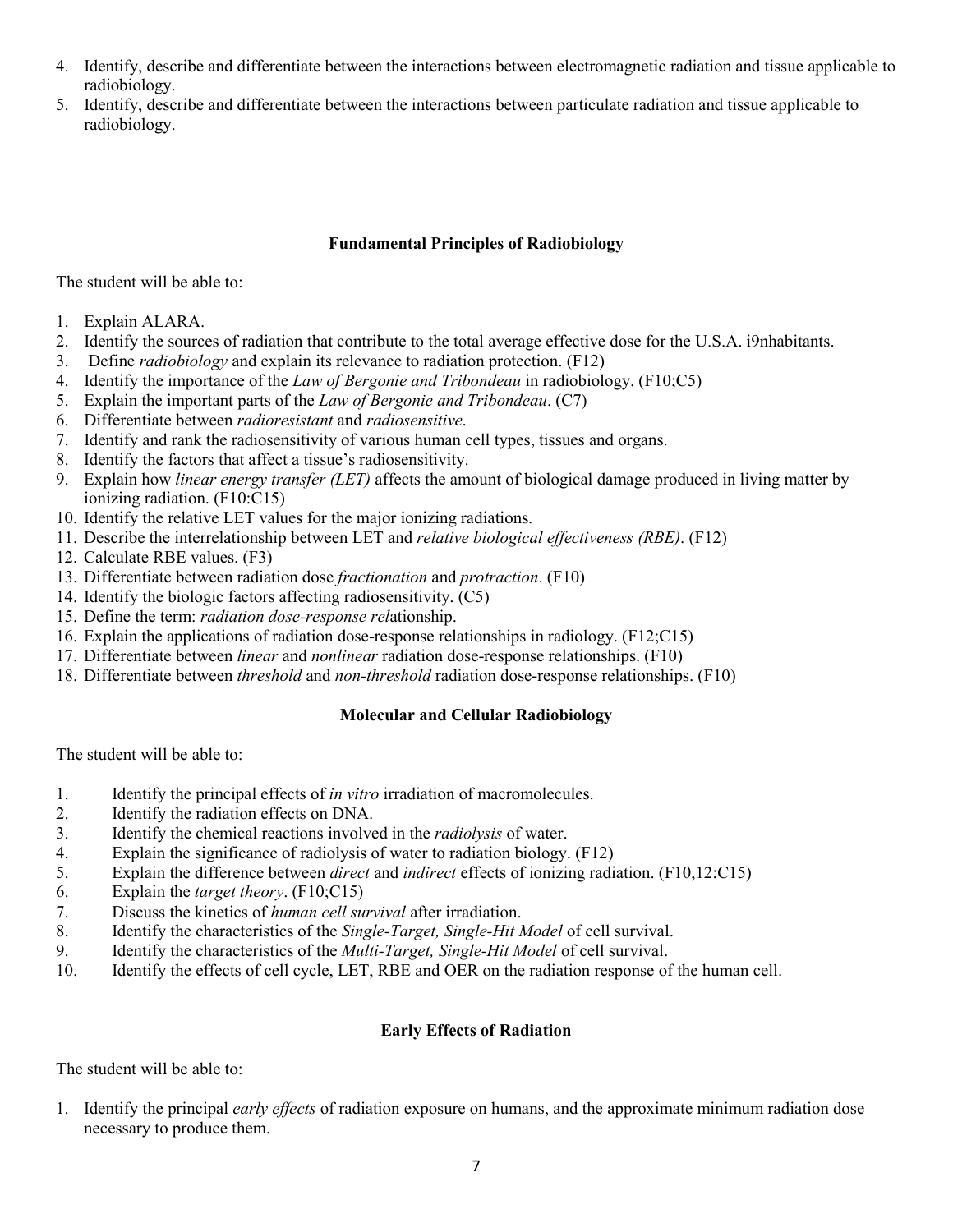- 2. Identify the sequence of events of the *acute radiation syndrome*.
- 3. Identify the minimum dose, clinical signs and symptoms of the *prodromal syndrome*.
- 4. Identify the dose range, clinical signs and symptoms of the *latent period*.
- 5. Identify the dose range, clinical signs and symptoms of the *hematologic syndrome*.
- 6. Identify the dose range, clinical signs and symptoms of the *gastrointestinal syndrome*.
- 7. Identify the dose range, clinical signs and symptoms of the *central nervous system syndrome*.
- 8. Identify the *LD 50/30* for human adults and explain its significance.
- 9. Explain the relationship between *whole body radiation dose* and *mean survival time*. (F12)
- 10. Identify the factors that affect the immediate response of local tissue to radiation exposure.
- 11. Identify the manner in which the skin will immediately respond to radiation exposure.
- 12. Identify the manner in which the gonads will immediately respond to radiation exposure.
- 13. Identify the principal response of the hemopoietic system to radiation exposure.
- 14. Identify the relative radiosensitivity of various types of blood cell.
- 15. Identify the possible cytogenetic effects of radiation exposure.

### **Late Effects of Radiation**

The student will be able to:

- 1. Define *late effects* in relation to radiation exposure.
- 2. Identify the types of local tissue damage from irradiation.
- 3. Identify the three methods of stating *cancer risk*. (C7)
- 4. Differentiate between the three methods of stating *cancer risk*. (C7)
- 5. Identify the risks for various types of radiation induced cancer.
- 6. Identify the risks of low-dose radiation to fertility and pregnancy.
- 7. Explain the concept of *doubling dose*.
- 8. Define *genetically significant dose*.
- 9. Identify the genetically significant dose for humans.

### **Health Physics**

The student will be able to:

- 1. Explain the *risk vs. benefit* concept regarding radiation exposure.
- 2. Explain the *ALARA* concept. (F12;C15,16)
- 3. Identify the *basic principles* of radiation protection.
- 4. Describe the relationship between time and radiation exposure. (F12;C15)
- 5. Describe how distance can be used to reduce occupational exposure. (F12;C15)
- 6. Calculate radiation intensities using the *Inverse Square Law*. (F3;C5)
- 7. Identify the recommended *dose equivalent limits*. (F1;C5)
- 8. Calculate the *whole body dose equivalent limit* for a radiographer. (F3,4;C5)
- 9. Identify the radiobiological considerations of pregnancy and radiation exposure.
- 10. Identify the effects of irradiation in utero to the embryo/fetus.
- 11. Identify the recommended management procedures for pregnant radiation workers and for the pregnant patient. (F9,12;C5,11,18,19)

### **Designing for Radiation Protection**

The student will be able to:

- 1. Identify and explain various *radiographic equipment* design features that reduce radiation exposure. (F12;C15,18,19)
- 2. Identify and explain various functions of *radiographic equipment* that must be monitored to reduce radiation exposure resulting from repeat radiographs. (F12;C15,18,19)
- 3. Identify and explain various *fluorographic equipment* design features that reduce radiation exposure. (F12;C15,18,19)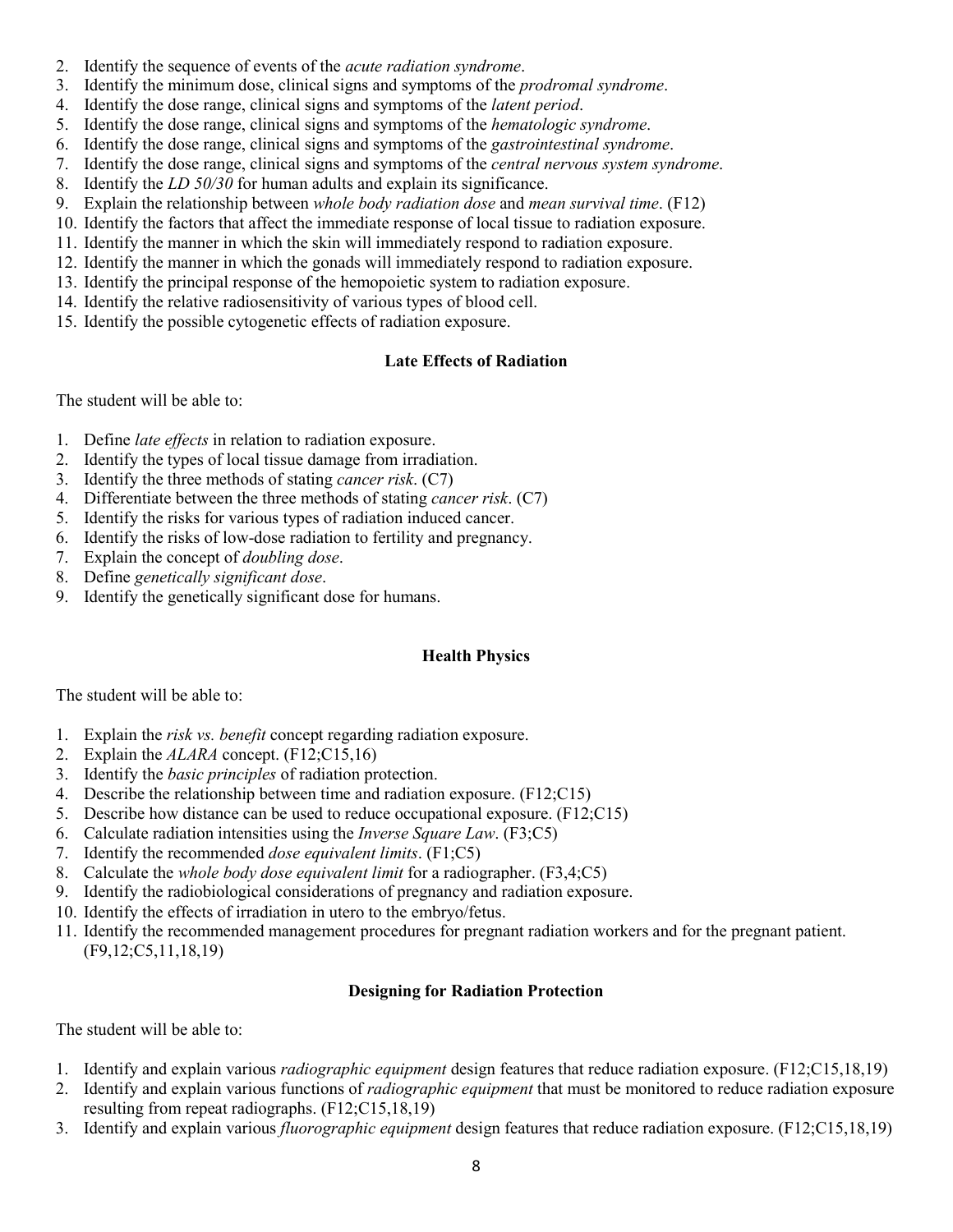- 4. Identify and explain various functions of *fluorographic equipment* that must be monitored to reduce radiation exposure. (F12;C15,18,19)
- 5. Describe the construction of *protective structural shielding*. (C15)
- 6. Identify the factors which govern the selection of appropriate construction materials. (C15)
- 7. Identify the factors affecting protective barrier *thickness*. (C12)
- 8. Explain the construction and principles of *gas-filled radiation survey instruments*. (F10;C15)
- 9. Identify the *five regions of a characteristic curve* of a gas-filled detector and their characteristics.
- 10. Identify the uses of a gas-filled detector in radiology. (C15,18,19)
- 11. Explain the scintillation process of a *scintillation detection device*. (F10;C15)
- 12. Identify different types of scintillation phosphors.
- 13. Identify the basic components of a *scintillation detector* and their function. (C15)
- 14. Identify the uses of a scintillation detector in radiology. (C15,18,19)

# **Patient Radiation Dose Management**

The student will be able to:

- 1. Identify three ways that patient dose can be reported. (C5,7)
- 2. Discuss ALARA principles applied to the management of patient radiation dose.
- 3. Identify the factors affecting patient radiation dose. (C18,19)
- 4. Identify the radiosensitivity characteristics of the stages of pregnancy.
- 5. Identify the recommended management procedures for the pregnant patient.
- 6. Identify ways to reduce patient dose. (F9,10,12;C11,15,18,19)
- 7. Identify the various types of gonadal shields available and their appropriate use during radiographic procedures. (F9,10,12;C11,15,18,19)

### **Occupational Radiation Dose Management**

The student will be able to:

- 1. Identify the *radiation units of measure* and their use in occupational radiation exposure.
- 2. Identify the three ways of *reporting patient dose* from diagnostic x-rays.
- 3. Identify the purpose of wearing a *personnel monitoring device*. (F12)
- 4. Explain the function of a personnel monitoring device. (C15)
- 5. Identify the appropriate location(s) for wearing a personnel monitoring device during radiography and fluorography. (C18,19)
- 6. List the characteristics of a personnel monitoring device.
- 7. Identify and describe the components, advantages and disadvantages for the following types of dosimeters: *film, pocket ionization chamber, thermoluminescent* and *optically stimulated luminescent*. (F10;C15,18,19)
- 8. Identify the significant data available on a *personnel monitoring report*. (F1, 12;C5)
- 9. Identify and describe the use of radiation shields in diagnostic radiography. (C3,18,19)
- 10. Identify and explain methods of reducing occupational exposure during fluoroscopy, special procedures and mobile radiography. (C15,18,19)
- 11. Identify the pros and cons of radiographers holding patients for radiographic procedures and alternatives for holding patients for radiographic procedures.

# **\*FOR A DETAILED COURSE SCHEDULE PLEASE REFER TO BLACKBOARD\***

# **FOUNDATION SKILLS**

# **BASIC SKILLS–Reads, Writes, Performs Arithmetic and Mathematical Operations, Listens and Speaks**

F-1 Reading–locates, understands, and interprets written information in prose and in documents such as manuals, graphs, and schedules.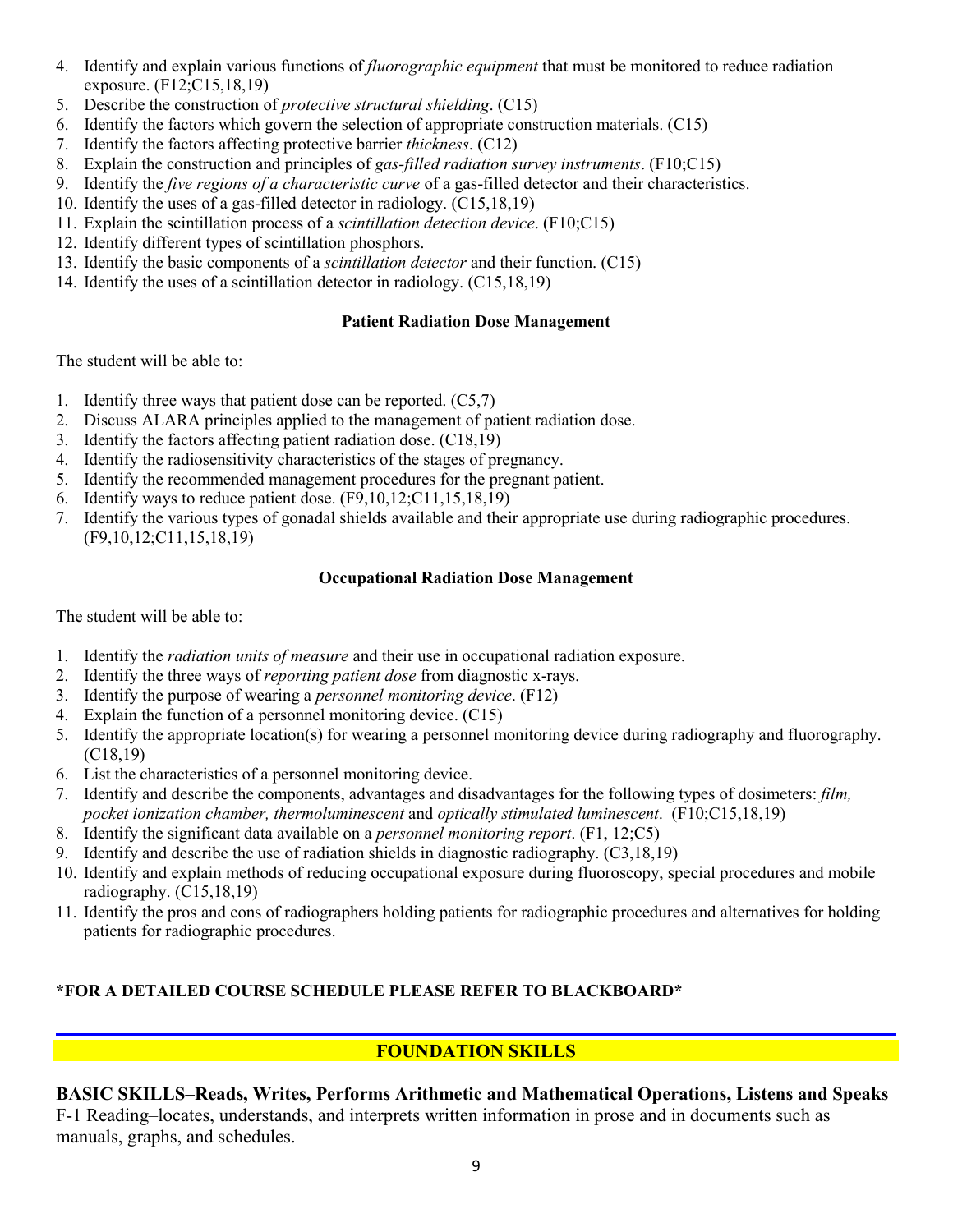F-2 Writing–communicates thoughts, ideas, information and messages in writing and creates documents such as letters, directions, manuals, reports, graphs, and flow charts.

F-3 Arithmetic–performs basic computations; uses basic numerical concepts such as whole numbers, etc.

F-4 Mathematics–approaches practical problems by choosing appropriately from a variety of mathematical techniques.

F-5 Listening–receives, attends to, interprets, and responds to verbal messages and other cues.

F-6 Speaking–organizes ideas and communicates orally.

# **THINKING SKILLS–Thinks Creatively, Makes Decisions, Solves Problems, Visualizes and Knows How to Learn and Reason**

F-7 Creative Thinking–generates new ideas.

F-8 Decision-Making–specifies goals and constraints, generates alternatives, considers risks, evaluates and chooses best alternative.

F-9 Problem Solving–recognizes problems, devises and implements plan of action.

F-10 Seeing Things in the Mind's Eye–organizes and processes symbols, pictures, graphs, objects, and other information.

F-11 Knowing How to Learn–uses efficient learning techniques to acquire and apply new knowledge and skills.

F-12 Reasoning–discovers a rule or principle underlying the relationship between two or more objects and applies it when solving a problem.

# **PERSONAL QUALITIES–Displays Responsibility, Self-Esteem, Sociability, Self-Management, Integrity and Honesty**

F-13 Responsibility–exerts a high level of effort and perseveres towards goal attainment.

F-14 Self-Esteem–believes in own self-worth and maintains a positive view of self.

F-15 Sociability–demonstrates understanding, friendliness, adaptability, empathy and politeness in group settings.

F-16 Self-Management–assesses self accurately, sets personal goals, monitors progress and exhibits selfcontrol.

F-17 Integrity/Honesty–chooses ethical courses of action.

# **SCANS COMPETENCIES**

C-1 **TIME** - Selects goal - relevant activities, ranks them, allocates time, prepares and follows schedules. C-2 **MONEY** - Uses or prepares budgets, makes forecasts, keeps records and makes adjustments to meet objectives.

C-3 **MATERIALS AND FACILITIES** - Acquires, stores, allocates, and uses materials or space efficiently. C-4 **HUMAN RESOURCES** - Assesses skills and distributes work accordingly, evaluates performances and provides feedback.

# **INFORMATION - Acquires and Uses Information**

C-5 Acquires and evaluates information.

C-6 Organizes and maintains information.

C-7 Interprets and communicates information.

C-8 Uses computers to process information.

# **INTERPERSONAL–Works with Others**

C-9 Participates as a member of a team and contributes to group effort.

C-10 Teaches others new skills.

C-11 Serves Clients/Customers–works to satisfy customer's expectations.

C-12 Exercises Leadership–communicates ideas to justify position, persuades and convinces others, responsibly challenges existing procedures and policies.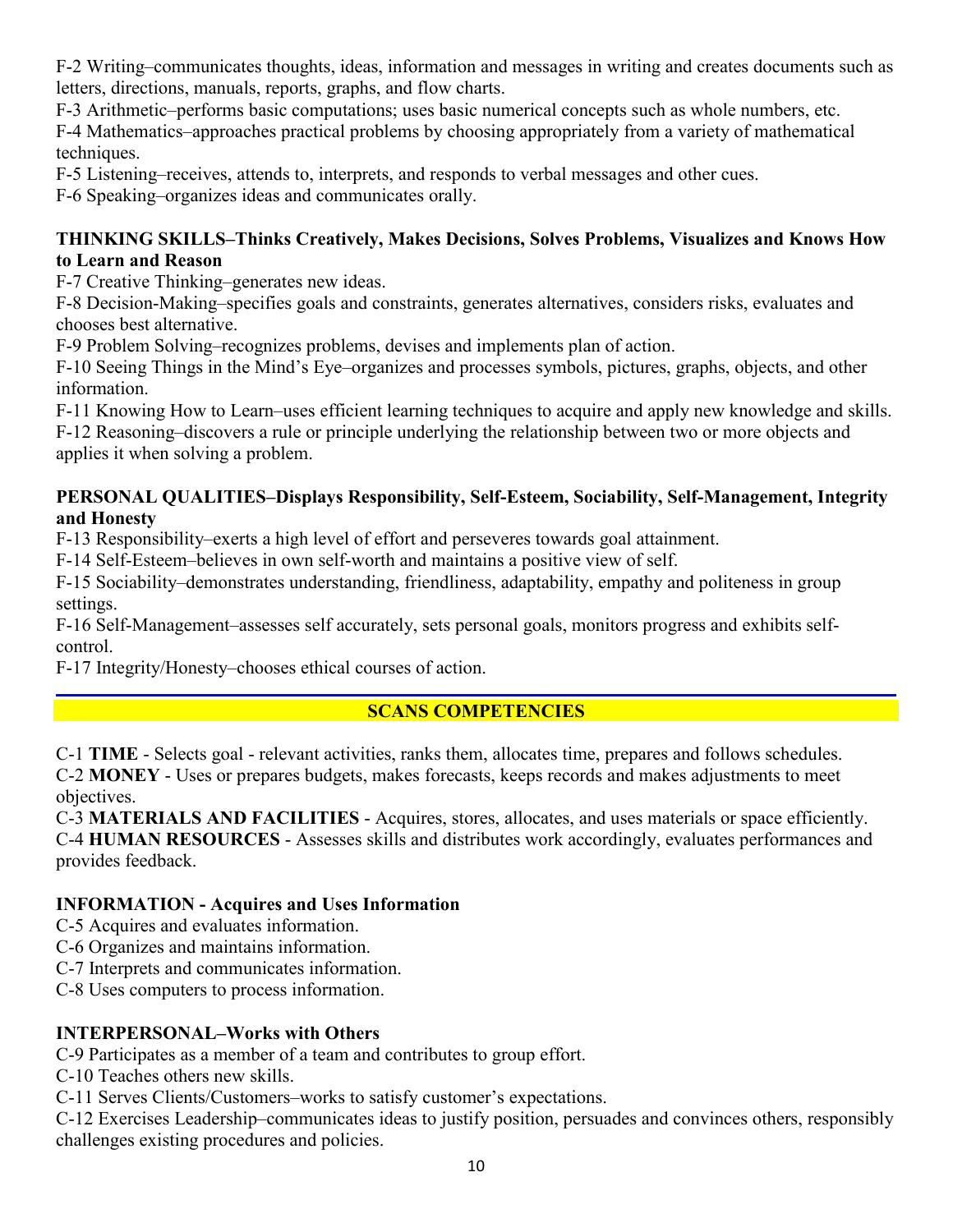- C-13 Negotiates-works toward agreements involving exchanges of resources; resolves divergent interests.
- C-14 Works with Diversity–works well with men and women from diverse backgrounds.

# **SYSTEMS–Understands Complex Interrelationships**

C-15 Understands Systems–knows how social, organizational, and technological systems work and operates effectively with them.

C-16 Monitors and Corrects Performance–distinguishes trends, predicts impacts on system operations, diagnoses systems performance and corrects malfunctions.

C-17 Improves or Designs Systems–suggests modifications to existing systems and develops new or alternative systems to improve performance.

# **TECHNOLOGY–Works with a Variety of Technologies**

C-18 Selects Technology–chooses procedures, tools, or equipment, including computers and related technologies.

C-19 Applies Technology to Task–understands overall intent and proper procedures for setup and operation of equipment.

C-20 Maintains and Troubleshoots Equipment–prevents, identifies, or solves problems with equipment, including computers and other technologies.